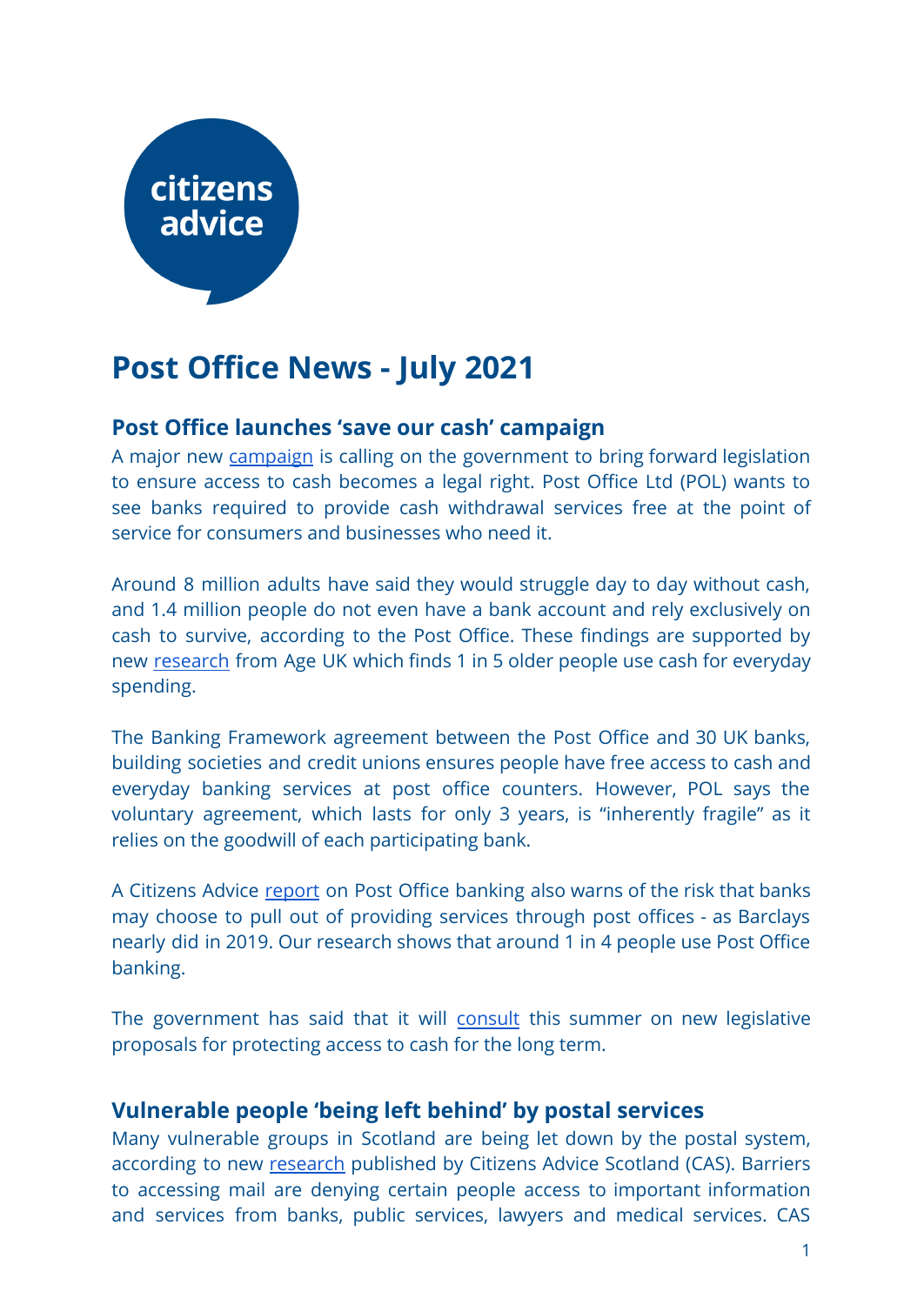highlights the groups affected as including asylum seekers, homeless people, residents of remote and rural areas, domestic abuse survivors, and the Gypsy/Traveller community.

Problems encountered include intercepted mail, delayed delivery, lack of collection points and affordability.

CAS recommends a review of the affordability of Royal Mail's redirection services. CAS believes that the ability to use alternative addresses and pick up points would help vulnerable groups. In addition, CAS says the Scottish government and local authorities should consider the introduction of schemes such as [Address & Collect](https://www.citizensadvice.org.uk/about-us/our-work/policy/policy-research-topics/post-policy-research-and-consultation-responses/post-policy-research/millions-without-mail/) or similar alternatives.

CAS also calls for greater transparency for consumers and small businesses in remote and rural areas over the cost of [surcharging](https://hansard.parliament.uk/commons/2021-06-08/debates/FDF58039-1C11-497E-AE5F-F1C346ADFD9E/DeliveryChargesInHighlandsAndIslands) for deliveries. Retailers and parcel operators should ensure any charges are proportionate and transparent.

#### **Post Office counters to close in 31 Spar outlets**

Spar operator CJ Lang is to stop offering Post Office services at 31 Spar stores across Scotland. CJ Lang said the [decision](https://www.bbc.co.uk/news/uk-scotland-south-scotland-57412410) comes after 18 months of negotiations and was due to "industry-wide pressures". Separately it is reported that CJ Lang will be rolling out new [food-to-go services](http://r.co.uk/spar/cj-lang-to-roll-food-to-go-brand-cjs-to-all-company-owned-stores-by-year-end/657177.article) in all its stores.

The move has been widely criticised by local communities, [councillors](https://www.centralfifetimes.com/news/19363846.councillors-condemn-spar-post-office-decision/) and [MSPs.](https://www.thecourier.co.uk/fp/news/local/perth-kinross/2291395/bitter-disappointment-in-spars-plan-to-axe-nine-post-office-counters-in-tayside-and-fife/) Scottish First Minister Nicola [Sturgeon](https://www.parliament.scot/chamber-and-committees/what-was-said-and-official-reports/what-was-said-in-parliament/meeting-of-parliament-24-06-2021?meeting=13251&iob=120160) has said the proposed closures will have a big impact on local communities and she wants CJ Lang, POL and all parties involved to look again at the proposals.

POL says the decision has been taken solely by CJ Lang and it is looking for replacements for the post offices that are closing.

#### **Ongoing concern about imminent POCA closure**

MPs continue to [question](https://questions-statements.parliament.uk/written-questions/detail/2021-05-19/3848) the government on the Post Office card account (POCA), which is due to close in November. The Department for Work and Pensions (DWP) has been writing to all claimants who currently receive their state pension or benefit payments into a POCA. The letter informs claimants that the POCA is closing and asks them to provide alternative account details.

Around 500,000 people still have a POCA, and many will be unable to open a bank account. The [government](https://questions-statements.parliament.uk/written-questions/detail/2021-05-19/3848) says a "new payment exception service will ensure that customers can continue to access cash in their local area". However, no further details have been released.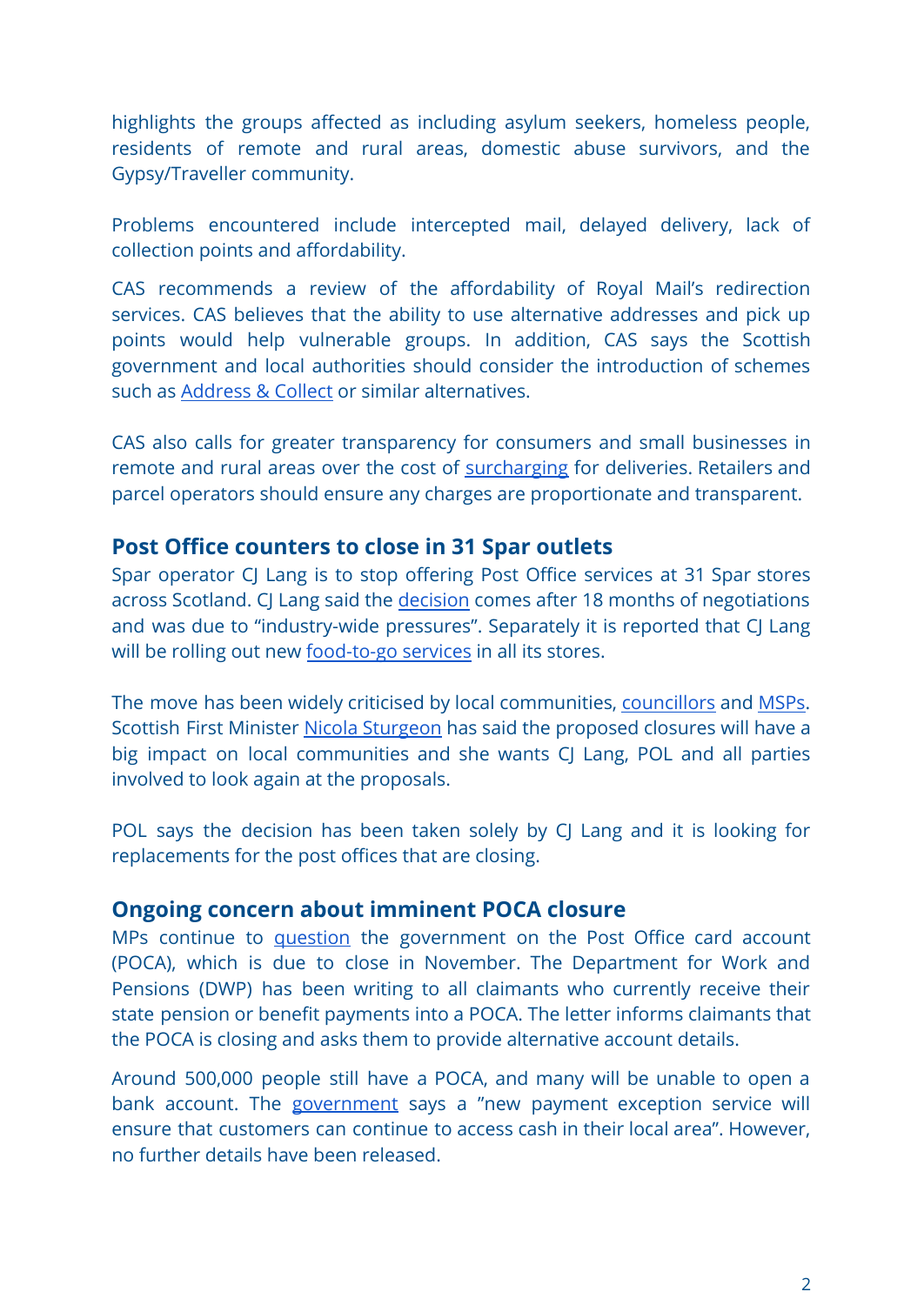#### **Post Office government ID verification contract extended**

The Government Digital Service has [extended](https://www.publictechnology.net/articles/news/gds-signs-%C2%A35m-contract-extensions-verify-partners-support-new-sign-ups-until-april) its Verify identity-assurance contract with POL. The contract extension will allow new sign-ups for another year and support to existing users for a further year beyond that.

[Verify](https://www.gov.uk/government/publications/introducing-govuk-verify/introducing-govuk-verify) is a secure way of enabling people to prove who they are online. The service facilitates online access to government services such as filing tax returns, claiming for Universal Credit or applying for criminal record (DBS) checks.

Verify service users must verify their identity the first time they use the service. The Post [Office](https://www.postoffice.co.uk/identity/government-verify) is one of two companies approved to verify people's identity and provides accounts to access government services available through GOV.UK Verify.

#### **Citizens Advice launches new Twitter tool to help tackle scams**

Around 36 million adults have been targeted by scams so far this year, new Citizens Advice [research](https://www.citizensadvice.org.uk/about-us/about-us1/media/press-releases/36-million-brits-targeted-by-a-scammer-so-far-this-year/) finds. Fake deliveries or parcels made up the bulk (54%) of scams. While over-55s are most likely to be targeted, those 34 and under are almost 5 times more likely to fall victim to a scam. A recent [Which?](https://press.which.co.uk/whichpressreleases/three-in-five-people-have-received-a-scam-delivery-text-in-the-last-year-which-finds/) survey also finds fake delivery scams soared during the pandemic, most commonly purportedly from Royal Mail.

Data from Citizens Advice Consumer Service shows the number of scams reported to us has more than doubled (123%) since the same period last year. Scams via unsolicited emails are up 7-fold (667%), and scams via telephone calls have increased by 60%.

In the latest development the Chartered Trading [Standards](https://www.tradingstandards.uk/news-policy/news-room/2021/post-office-scam-bogus-failed-parcel-delivery-texts-sent-to-public) Institute (CTSI) reports on a new scam that claims that the recipient's parcel delivery failed and returned to a Post Office depot. The text contains a link to a fake website created to look exactly like an official Post Office platform. The website asks people to enter personal details supposedly to identify their closest depot. The CTSI says this information is being used by scammers to commit identity fraud.

Citizens Advice has launched a new tool with [Twitter](https://twitter.com/CitizensAdvice/status/1408708112589148161) to help people get advice and report scams. People searching on Twitter in the UK for any information on any type of scam now see a link to our online scams help tool where users can check to see if something is a scam.

#### **MPs express concerns about Royal Mail performance**

MPs have [discussed](https://hansard.parliament.uk/commons/2021-06-17/debates/1F6AE60C-312A-4E26-8467-964AFF54DEDD/RoyalMail) postal delays following the release of Royal Mail [figures](https://www.royalmailgroup.com/en/press-centre/press-releases/royal-mail/royal-mail-quality-of-service-2020-21/) showing only 74.7% of first class mail was delivered the next working day during 2020-21. Acknowledging the impact of Covid on delivery times, MPs queried